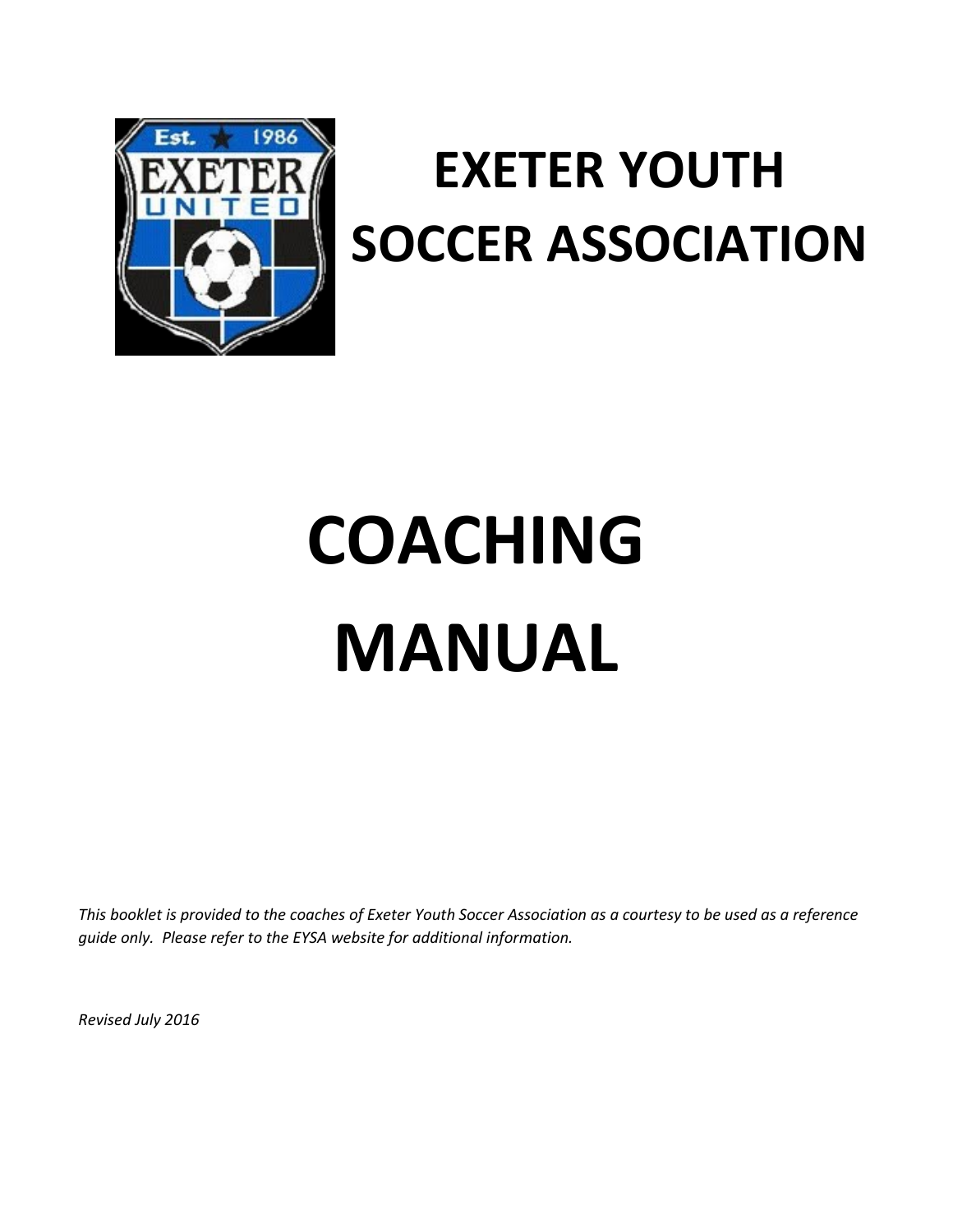## *TABLE OF CONTENTS*

| <b>Board of Directors</b>                          | 1              |
|----------------------------------------------------|----------------|
| <b>Recreational Youth Program</b>                  | $\overline{2}$ |
| <b>Travel League</b>                               | $\overline{2}$ |
| <b>Principles of Conduct</b>                       | $\overline{2}$ |
| <b>Player Participation Rules &amp; Procedures</b> | $\overline{2}$ |
| <b>Secondary Player Status</b>                     | 3              |
| <b>Field Usage</b>                                 | 3              |
| <b>Rained Out</b>                                  | $\overline{4}$ |
| <b>Lightning Safety</b>                            | 4              |
| <b>Medical Concerns</b>                            | 4              |
| <b>Concussions in Sports</b>                       | 5              |
| Uniforms                                           | 6              |
| Line Up Sheet/Game Card                            | 6              |
| <b>Game Preparation</b>                            | 6              |
| Forfeits                                           | 9              |
| Protests                                           | 9              |
| Postponing & Rescheduling Games                    | 9              |
| Play-Offs                                          | 10             |
| End of Season                                      | 10             |
| <b>Tournament Policy</b>                           | 10             |
| <b>Reporting Game Scores</b>                       | 11             |
| <b>RBJSL Suspensions &amp; Discipline</b>          | 13             |
| <b>Coaching Education</b>                          | 14             |
| <b>Rules of the Game</b>                           | 26             |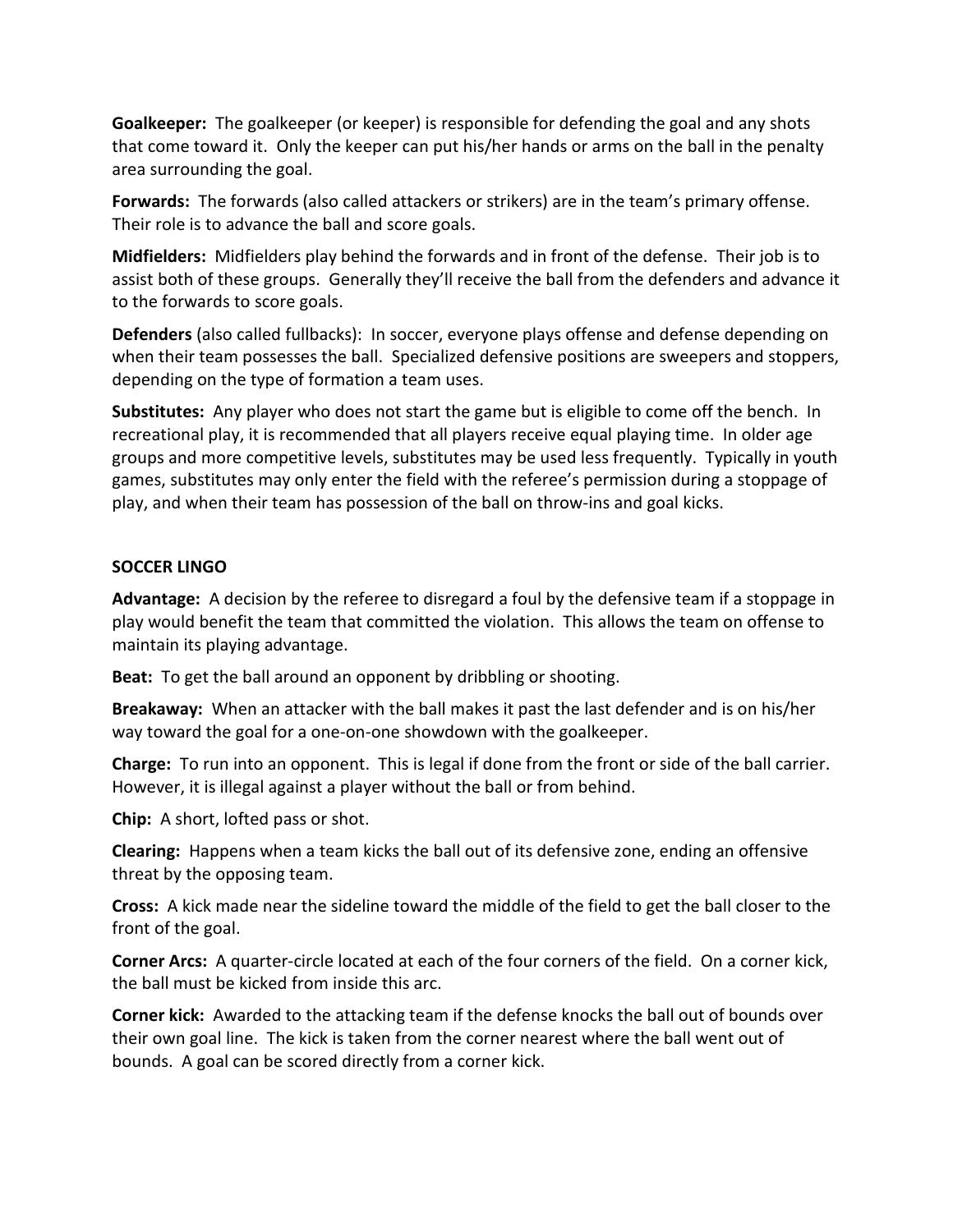**Direct Kick:** Awarded when a serious foul is committed against another player. This is a free kick in which a goal can be scored directly by the kicker. Some fouls resulting in a direct kick are holding, striking, tripping, pushing and hand balls.

**Dribble:** The basic skill of advancing the ball with the feet while controlling it.

**Drop ball:** A restart when the ball is dropped between two players and may only be played once it has touched the ground.

**Free kick:** Awarded by the referee due to an infraction of the rules. The kick is generally taken from the spot in which the infraction took place. The defending team must be a minimum of 10 yards away from the ball (modified for small-sided games). There are two kinds of free kicksdirect and indirect – determined by the severity of the infraction.

**Goal kick:** Awarded to the defense when the attacking team knocks the ball out of bounds over the goal line. The kick is taken from within the goal area, and must clear the penalty area before being touched by another player. Extremely rare and unlikely, but a goal can be scored directly from a goal kick.

**Goal area:** Also called "the 6." A rectangular area extending six yards from the goal line. Used to designate where goal kicks are taken.

**Hand ball:** A foul where a player (other than the keeper in the penalty area) deliberately touches the ball with his hand or arm. The opposing team is awarded direct free kick.

**Hat trick:** Three or more goals scored in a game by a single player.

**Half-volley:** A kick of the ball just as it is rebounding off the ground.

**Header:** When a player controls or strikes a ball in the air, using their head.

**Holding:** When an opponent's movement is obstructed with either hands or arms, a direct kick is awarded.

**Indirect Kick:** Awarded when an infraction of the rules has taken place or a less serious foul has been committed. On an indirect kick, a goal cannot be scored unless the ball is touched by a second player. Some minor fouls or infractions resulting in an indirect kick are offside and dangerous play.

**Juggling:** Keeping the ball in the air with any part of the body (no hands or arms). Used for practice and developing coordination.

**Kickoff:** Kickoff takes place at the center of the field and is used to start play at the beginning of a game, after halftime, or after a goal is scored.

**Marking:** Closely defending a player to prevent him/her from receiving the ball or advancing the ball by dribbling or passing.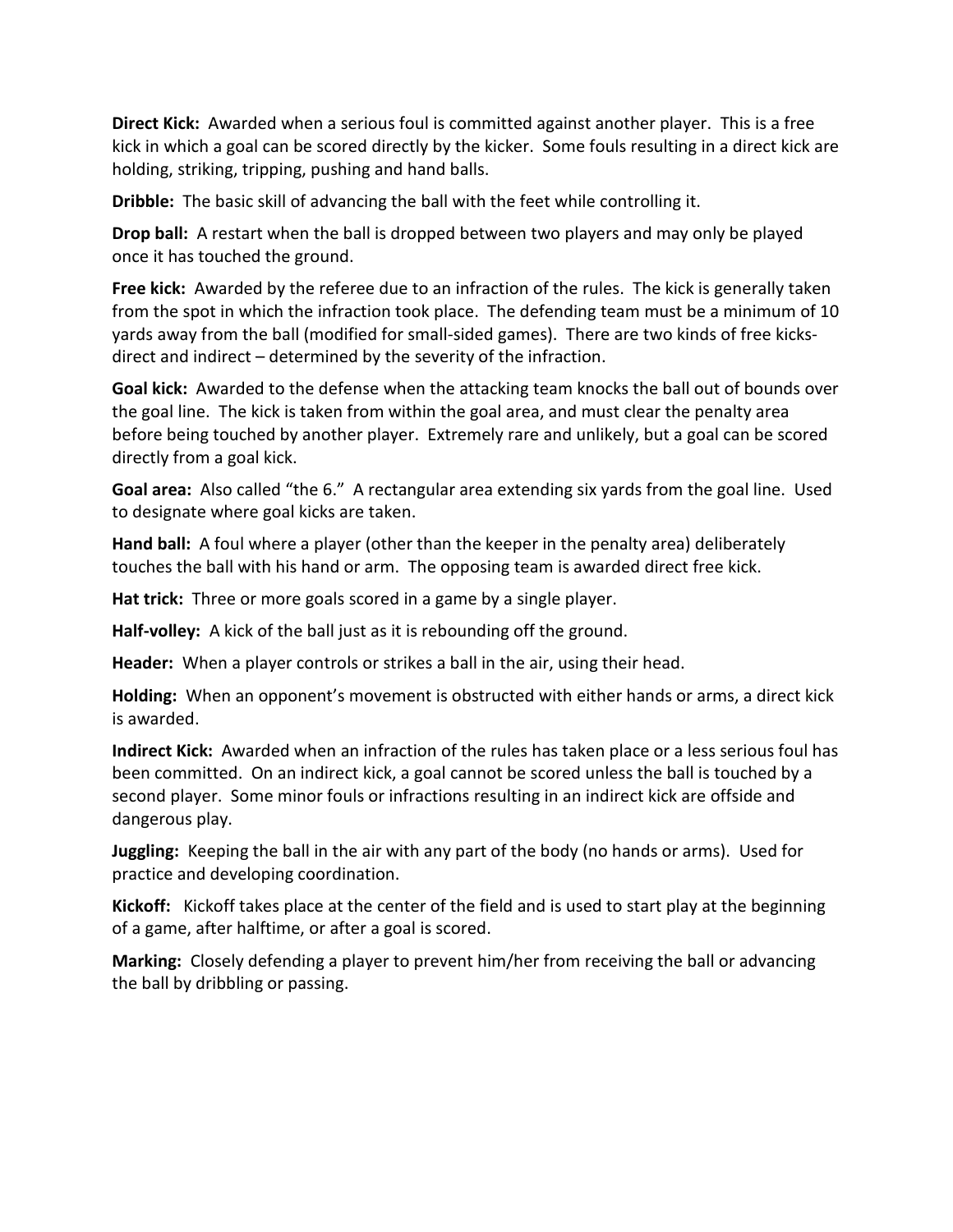**Officials** (referees): The official protects the players and enforces the rules. The referee officiates the game and is on the field with the players. The referee keeps the official time. The assistant referees each patrol one half of the field, from opposite sidelines. Their job is to provide assistance to the referee only. AR's as they are called, use a flag to signal when the ball is out of bounds, when a player is potentially offside, or they have seen a foul committed. The referee makes the final determination whether or not to blow the whistle.

**Offside:** Occurs when a player positions him/herself nearer to the opponent's goal line than both the ball and the second-to-last opponent. No fewer than two defenders (usually the goalkeeper and one other defender) must be nearer to the goal line than the attacker. The person advancing with the ball must be the first to cross the line of defense. A player in an offside position is only penalized if, at the moment the ball is played by a teammate, he/she is, in the opinion of the referee, involved in active play, or interfering with play or any opponent, or gaining an advantage by being in that position. When a player who is in an offside position receives the ball from a teammate or is involved directly in the play, an offside is called and an indirect free kick is awarded to the defense.

**Penalty Area:** Also called "the 18." Rectangular area extending 18 yards from the goal line (modified for small-sided games). Goalkeepers only can use their hands within their penalty area. Any foul against the defending team resulting in a direct kick inside this area results in a penalty kick for the attacking team.

**Penalty Kick:** A direct kick is awarded to the attacking team when a major foul is committed by a defender inside his/her own penalty area. The kick is taken from the penalty spot. Only the kicker and the keeper are allowed in the penalty area. The goalkeeper must be on the goal line until the ball is kicked.

**Receiving:** When a player uses his/her body to slow down and control a moving ball. Most often this is done using the chest, thigh or foot.

**Red card:** Serious misconduct, violent play, offensive language or intentionally denying a goal. Immediate ejection from the game. The team may not replace this player, and will play shorthanded for the remainder of the game.

**Slide tackle:** An attempt by a defender to take the ball away from the dribbler by sliding on the ground feet-first into the ball.

**Tackle:** A move to take the ball away from an opponent's feet.

**Throw-in:** The only time a field player may use their hands. Used to bring the ball back in play after it has crossed out of bounds on the sidelines. Two hands must be used and the ball must be thrown from behind the player's head. Both feet must be on the ground and behind the sideline.

**Tripping:** If a player uses any part of his/her body to trip an opposing player, a direct kick is awarded.

**Volley:** A kick made while the ball is in the air, before it touches the ground. Can be for a clearance or to shoot on goal.

**Wall:** Players stand as a line or wall to protect their goal against a free kick.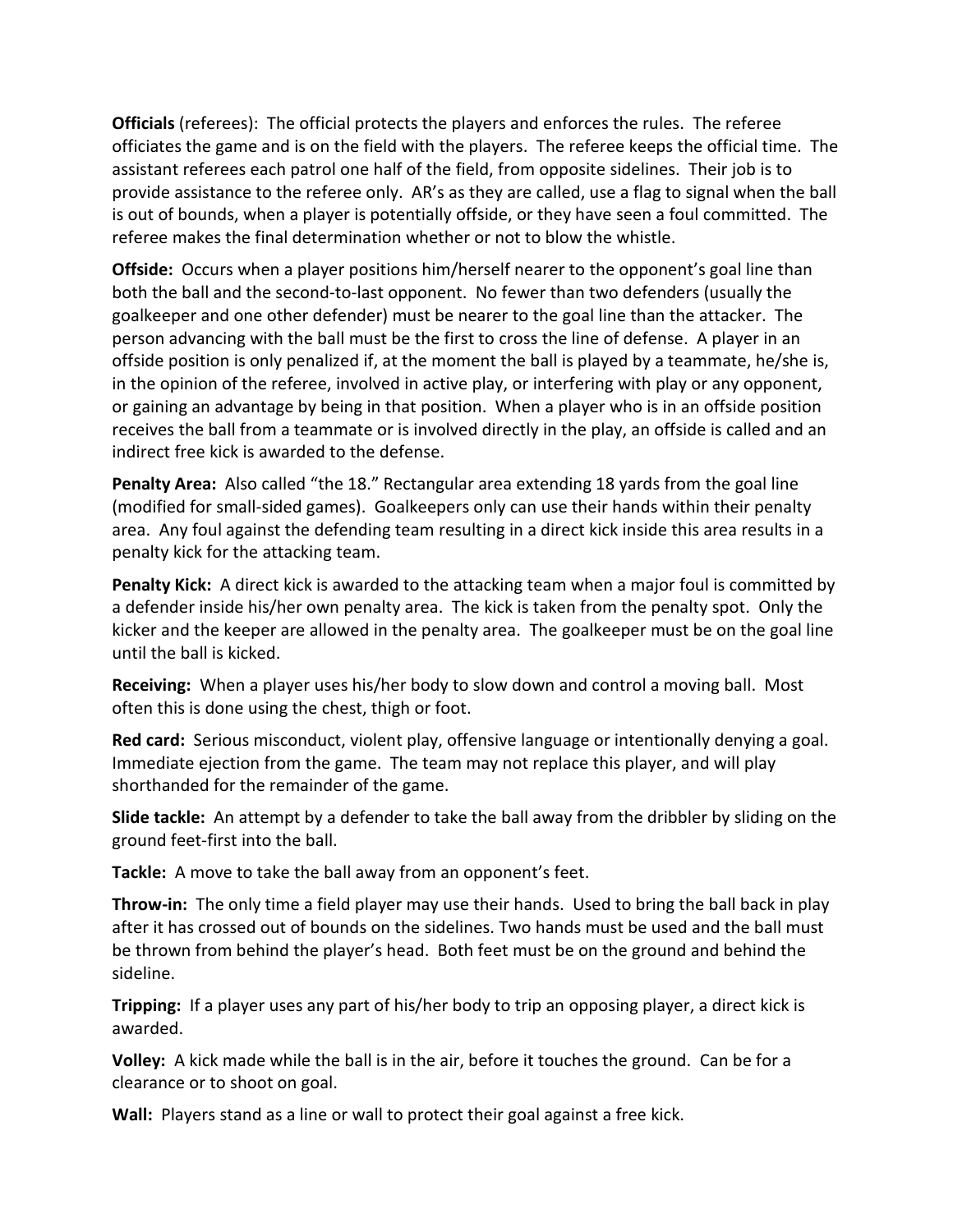**Yellow card** (caution): Shown to a player by the referee for dangerous or unsportsmanlike behavior. If a player is shown two yellow cards in one game, it is an automatic ejection from the game.

### *RULES OF THE GAME*

Each season FIFA publishes an extensive ['Laws of the Game'](http://www.fifa.com/mm/document/affederation/generic/81/42/36/lawsofthegame_2011_12_en.pdf) guide which describes the rules of soccer. Some of these laws may be modified for youth soccer at various ages. NOTE: Most of these rules are not enforced in the Recreational Youth Program.

#### **Law 1: The Field of Play**

There are very few fixed dimensions for soccer fields, even at the highest level. FIFA only stipulates that for professional 11-versus-11 competition, the length must be between 100 yards and 130 yards and the width between 50 and 100 yards.

#### **Law 2: The Soccer Ball**

The circumference of a soccer ball must not be more than 28 inches (70 centimeters) and not less than 27 in (68 cm). The size 5 ball, used by ages 12 and above, is spherical and made of leather or some other suitable material. It must not weigh more than 16 ounces (450 grams) and not less than 14 oz (410 g) at the start of a match. The ball must be of a pressure equal to 0.6 – 1.1 atmosphere (600 – 1,000 g/cm2) at sea level (8.5 Ibs/sq in – 15.6 Ibs/sq in).

#### **Law 3: The Number of Players**

A match is played by two teams, with each allowed no more than 11 players on the field at any one time, one of whom is a goalkeeper. A match may not start if either team has fewer than seven players. Substitutions may be made during a stoppage in play resulting in a throw-in or goal kick, and after a goal is scored. New players may not enter the field until signaled by the referee.

#### **Law 4: The Players' Equipment**

The [FIFA 'Laws of the Game'](http://www.fifa.com/mm/document/affederation/generic/81/42/36/lawsofthegame_2011_12_en.pdf) state that players are not allowed to use equipment or wear anything that is dangerous to himself or any other player (including any kind of jewelry). A player's basic equipment consists of a jersey or shirt with sleeves, shorts, socks, shin pads and footwear. The two teams must wear colors that distinguish themselves from the opponent, referee and assistant referees.

#### **Law 5: The Referee**

The referee has the full authority to enforce the laws of the game and his decision is final. He controls the match in cooperation with the assistant referees, and where applicable, the fourth official. The referee ensures that the ball and players' equipment meets the requirements, acts as timekeeper and stops play for infringement of the laws among several other duties.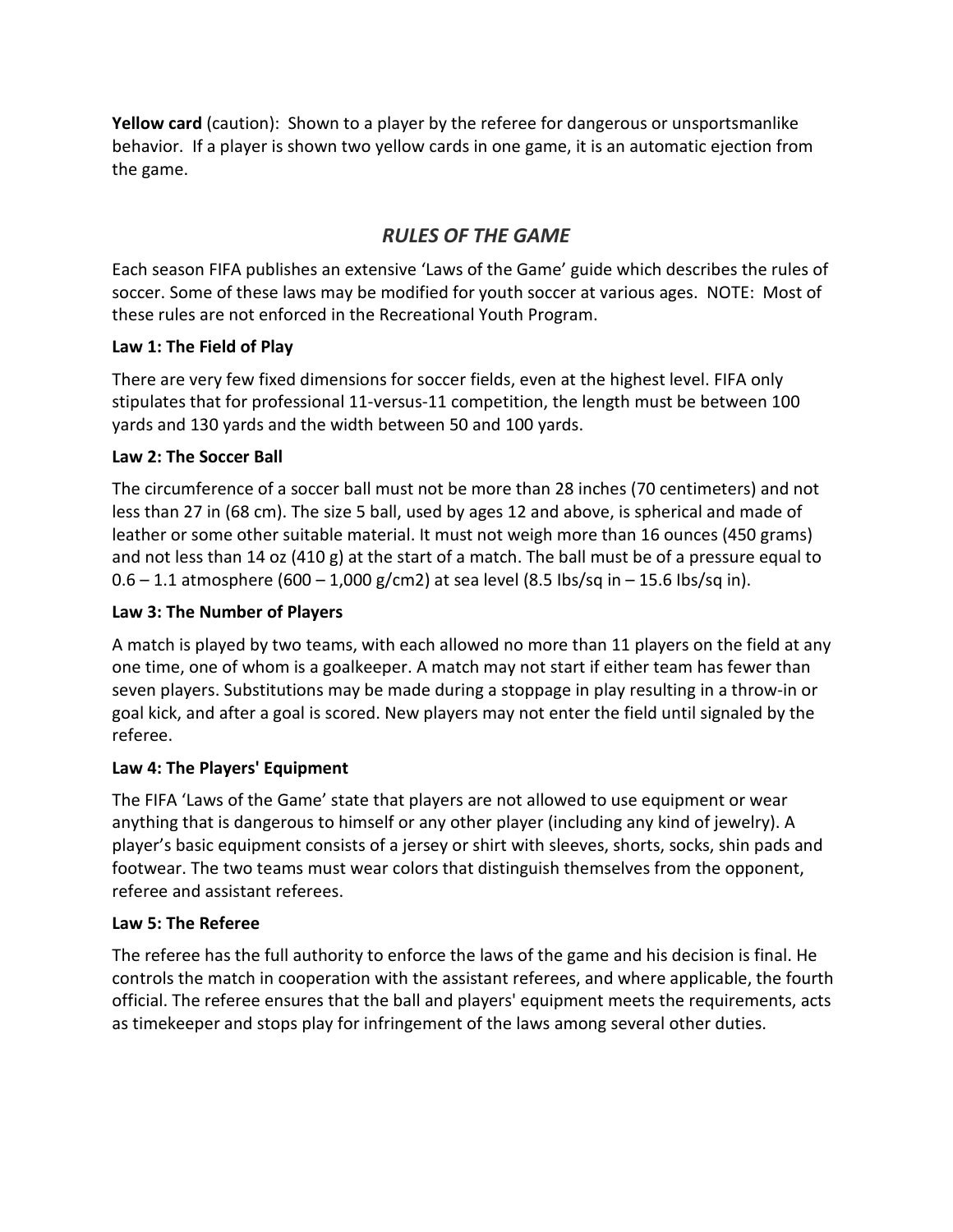#### **Law 6: Other Match Officials**

In 11v11 play, there are two assistant referees whose job it is to call offsides and throw-ins, and help the referee make decisions. Carrying a flag to signal their observations, assistant referees, or linesmen as they are commonly known, must monitor the sidelines and goal lines and flag if the ball goes out of play, signaling which team the goal kick or throw-in should be awarded to.

#### **Law 7: The Duration of the Match**

Matches consist of two 45 minute halves, unless the two teams and referee agree otherwise before the start of play. The half-time interval must not exceed 15 minutes, and can only be altered upon consent of the referee. A referee may play added time because of substitutions, assessment of injuries, removal of injured players from the field of play, time wasting and any other cause. An abandoned match is replayed unless the competition rules state otherwise.

#### **Law 8: The Start and Restart of Play**

Kick-off is the way of starting or restarting play:

- To begin a match
- If a goal has been scored
- To begin the second half
- To begin a period of extra-time.

#### **Law 9: The Ball in and out of Play**

The ball is out of play when:

- It has wholly crossed the goal line or touchline
- Play has been stopped by the referee.

The ball is in play at all other times, including when:

- It rebounds off a goalpost, crossbar or corner flag and stays on the field.
- When it hits a referee or assistant referee when they are on the field.

#### **Law 10: Determining the Outcome of a Match**

#### Goal Scored:

A goal is scored when the whole of the ball crosses the whole of the goalline between the posts and crossbar, provided there is no infringement such as offside, a foul or handball. The team that scores the most goals wins the match. If the number of goals scored between the two sides is equal at the end of a match, it is a draw.

When competition rules require that there must be a winner, the outcome will be decided by either:

- Away goals rule
- Extra-time
- Penalty kicks